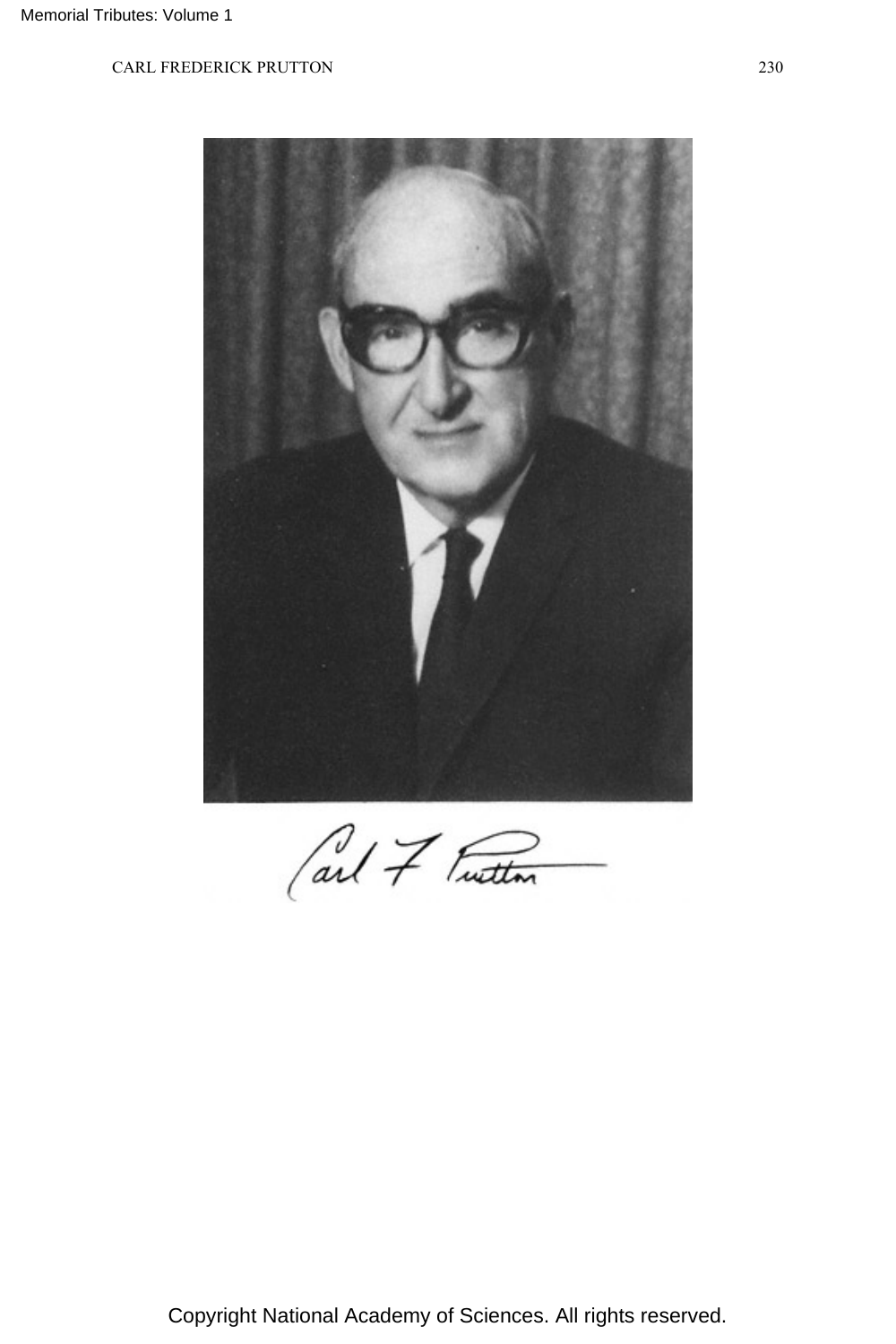# **Carl Frederick Prutton**

## **1898-1970**

#### By Chalmer G. Kirkbride

Carl Frederick Prutton, educator, engineer, inventor, industrial executive, and philanthropist, died at the Columbia-Presbyterian Medical Center in New York City on July 15, 1970. He had a multitude of friends who respected and loved him.

He was born in Cleveland, Ohio, on July 30, 1898, and was the second of four brothers whose father ran a milk business. He attended Purdue University as a freshman at the age of sixteen. His economic situation, however, was so tight that he joined the Indiana National Guard in order to have the state pay for his Purdue military uniform.

This did not turn out as he had expected. He returned to Cleveland during the summer vacation of 1916 and was earning fifty-five cents per hour operating a grinding machine. He had been on the job two weeks when he was summoned to the Mexican border to help subdue Pancho Villa, for which he was paid \$15 per month. This did not permit him to save anything, and, when he went back to Cleveland the following October, he could not afford to return to college.

Subsequently, he obtained a job as a locomotive fireman on the New York Central at \$114 per month. In the fall of 1917, he entered Case Institute of Technology part-time and kept his locomotive fireman's job. By the fall of 1918, his savings were sufficient to permit him to leave the railroad and enter Case full-time.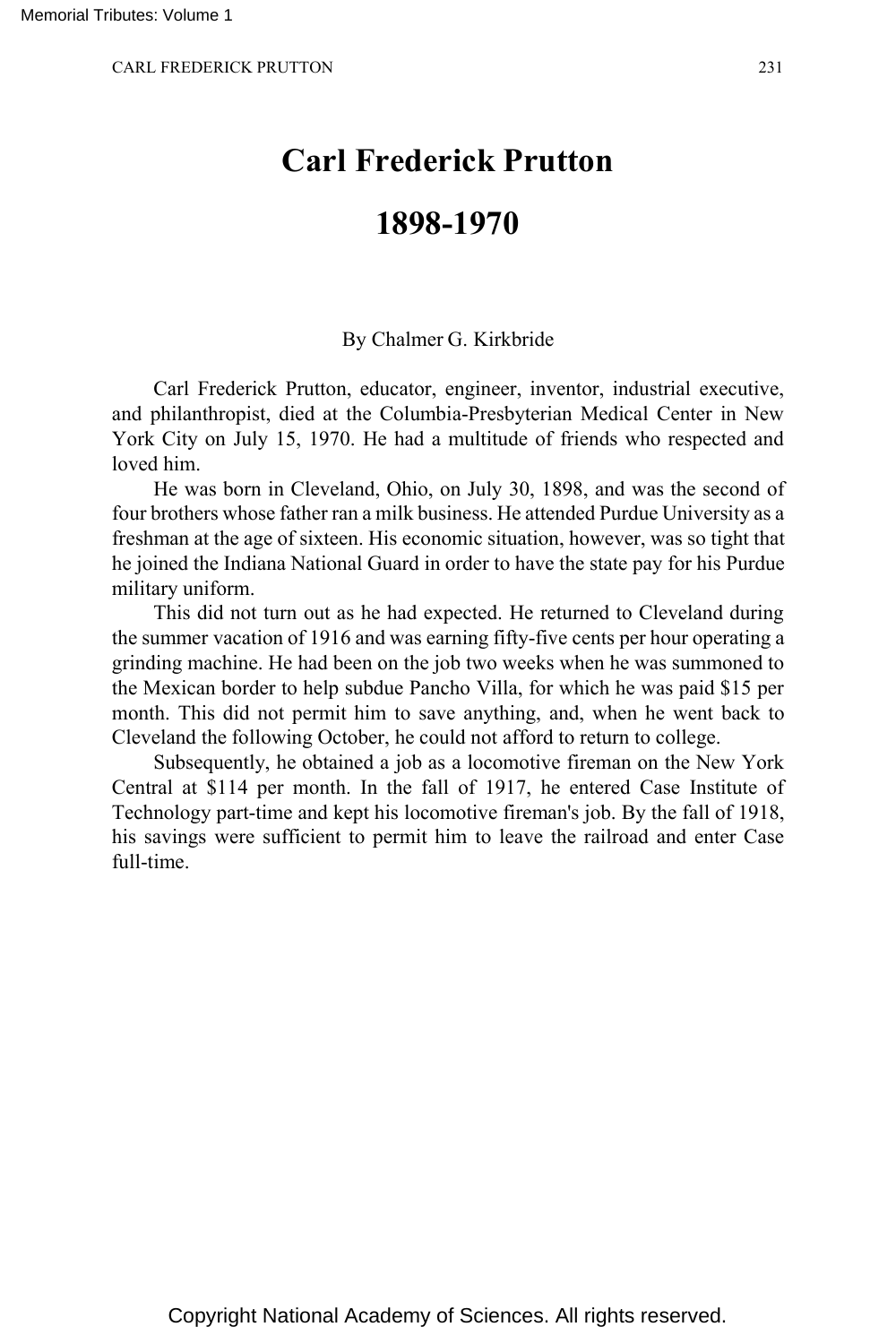He obtained his Bachelor of Science degree in chemical engineering in 1920, and, while serving as an Instructor at Case, he obtained his master's degree in 1923. He received his Doctor of Philosophy degree in physical chemistry at Western Reserve University in 1928.

It is apparent that, even though Carl's parents were unable to pay his way, he was sufficiently enterprising and energetic to work and pay for his education himself. This same spirit was always manifested by Carl throughout the balance of his life. Those who had the privilege of working with him never doubted this man's ability to succeed. We always knew he would be successful at whatever he undertook.

Carl served on the faculty of Case Institute of Technology from 1920 through 1948. He was Head of the Department of Chemistry and Chemical Engineering from 1936 to 1948. From 1942 to 1944, he was Chief, Process Development Branch, Office of Rubber Director, and Consultant for the War Production Board.

From 1921 through 1941, Carl served as consultant to the Dow Chemical Company. In the earlier years, he was involved in the development of processes for separation of calcium and magnesium chlorides brine, which matured into full-scale commercial plants.

Later his major efforts were expended in building up and operating a research and field development organization and equipment for the Dowell Division. This Division required a very special form of research organization and techniques. It included a field development group that was tightly integrated into the commercial end of the business.

Developments during Carl's years with Dowell included improvements in acidizing procedures, new inhibitors, plastic water shutoff methods, bottom-hole survey equipment and procedures, and the use of acid and other chemicals for the cleaning of scale from industrial equipment. Dowell blazed the way in the employment of acid and other chemicals to greatly increase the productivity of oil, gas, and water wells.

In 1929, Carl became a Consultant to Lubrizol, which entailed the beginning of research on additives at the Case Institute of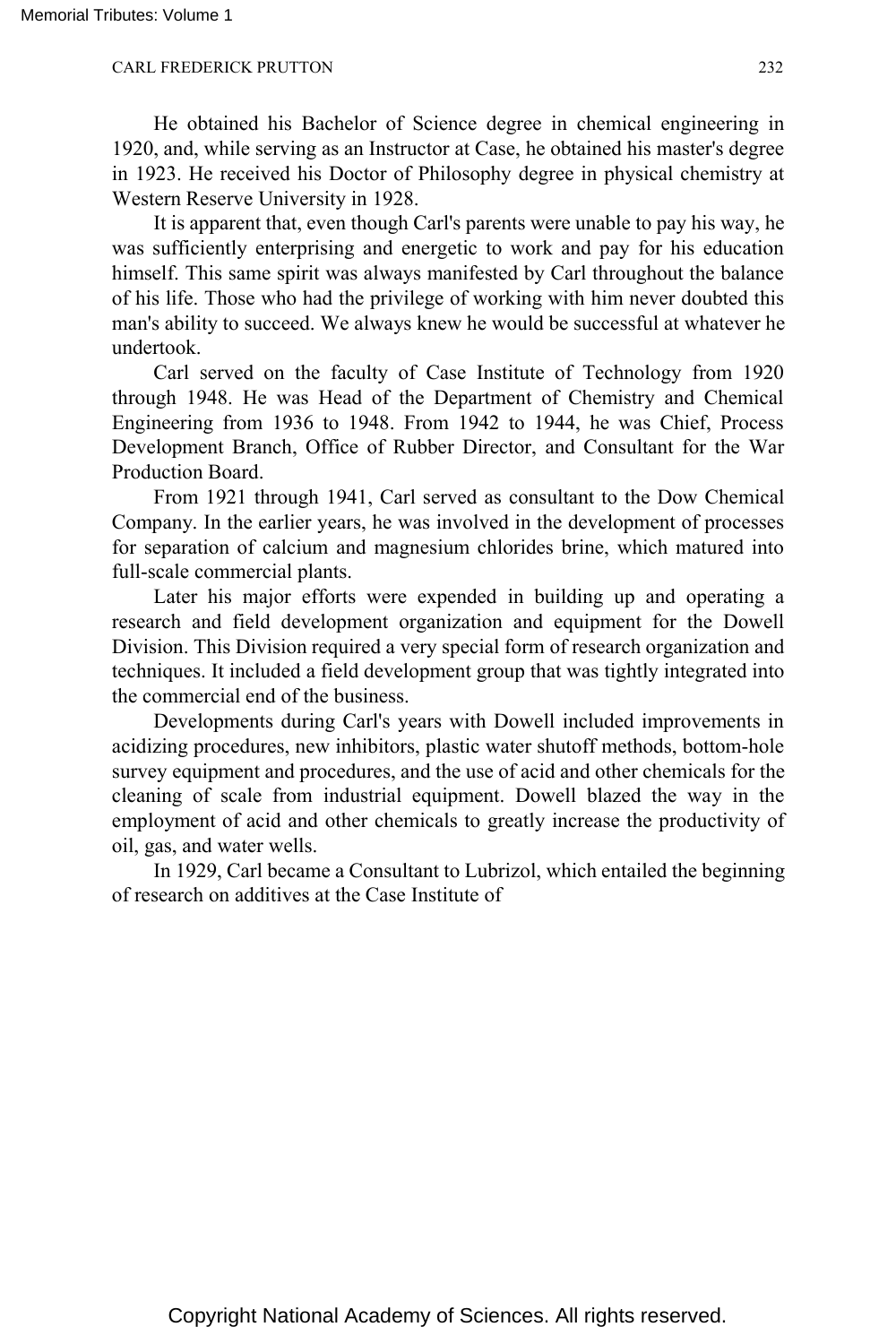Technology laboratories. At that time, Lubrizol was marketing only a graphitecontaining spring lubricant. No additives were being made and sold by Lubrizol. The total additive business in the United States was minute.

Between the years 1929 and 1951, Carl served Lubrizol in the varied capacities of Consultant, Director, and Research Director, while the Company assumed a leading position in the lubricant-additive field. The use of lubricant additives in the United States grew to over \$200 million per year by the time of Carl's death.

Initial lubricant research work at Case demonstrated the effectiveness of chlorine compounds in lubrication and later the synergistic effect of chlorine on the action of sulfur compounds in extreme pressure lubrication. Research centered on the fundamental mechanism of action of lubricating additives and on corrosion in lubricating systems.

In 1944 and 1945, Carl served full time at Lubrizol in charge of research and pilot plant development. During that period a number of improved additives for postwar civilian markets were developed under Carl's guidance. Several batch manufacturing plants were converted into simplified continuous processes. Several plants for manufacture of substitutes for unavailable chemical intermediates were set up and operated.

The decision by our armed forces to require additive-treated crankcase lubricants for all internal combustion military units, as well as additive-treated gear lubricants, had made tremendous demands on the additive manufacturers. The result of such military use was to prove beyond all doubt the efficiency and necessity of such materials that Carl had pioneered.

During Carl's years with Lubrizol, he led the Company in both fundamental and applied research concurrently. The chief areas explored were crankcase lubricant additives, gear lubricant additives, cutting oil additives, metal drawing compounds, lubricating greases, engine fuel additives, asphalt additives, and synthetic lubricants.

The research on lubricant additives, under Carl's leadership, produced outstanding benefits, one of which made possible the use of the hypoid gear by increasing the load-carrying capacity of a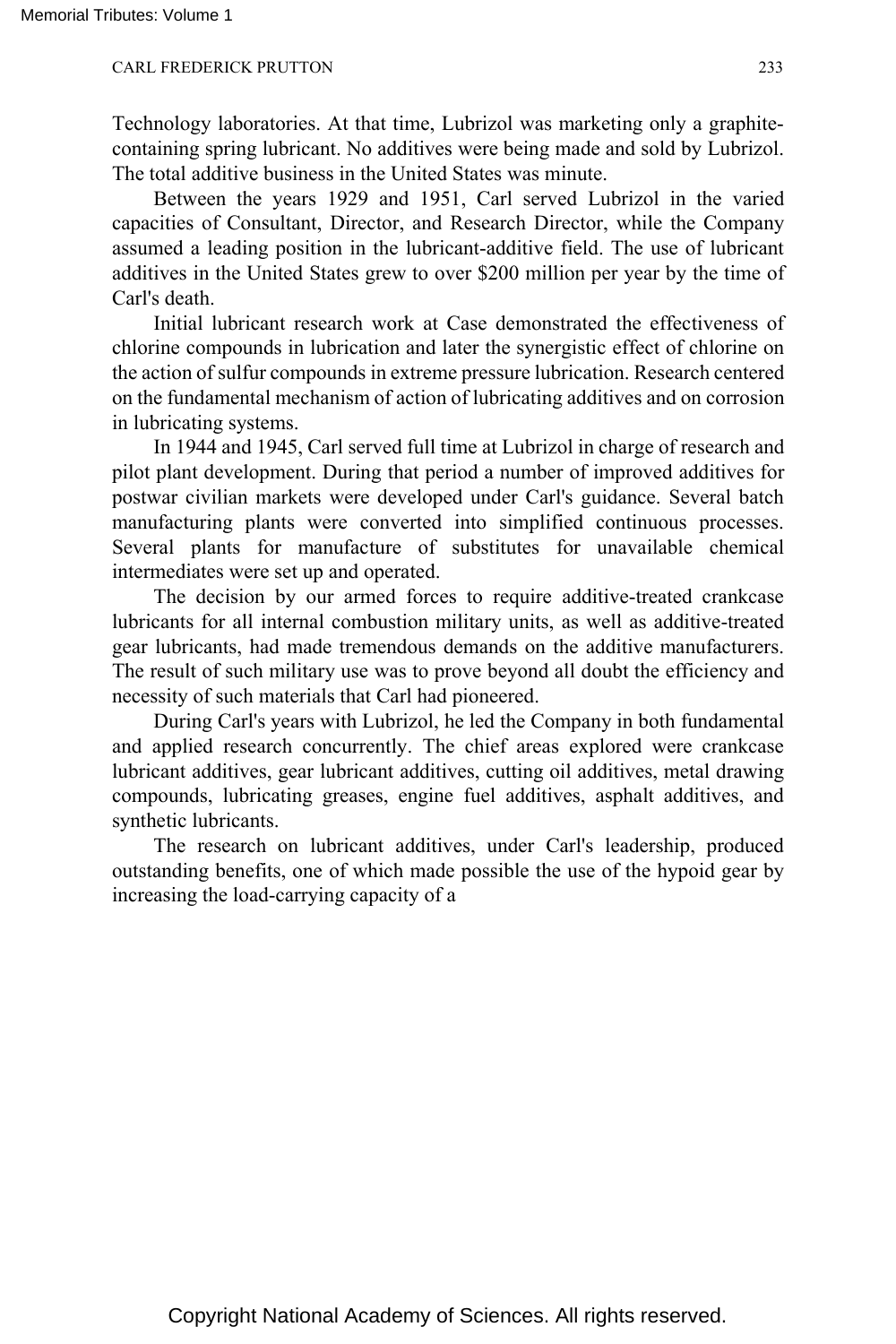mineral oil more than tenfold. This had a revolutionary effect on the automobile industry.

Another benefit was greatly increased life and efficiency of Diesel engines by keeping the pistons clean, so the piston rings remained loose and effective. Periods between engine overhauls, in general, increased over tenfold in length. This greatly reduced maintenance and improved reliability of performance.

In 1948 Carl left Case and went into business on his own as a consultant to companies interested in research and development. One of his clients in his new business was Mathieson Chemical Corporation, now Olin Mathieson Chemical Corporation. Carl was employed on a part-time basis in 1948 to appraise the Corporation's research and development program.

In 1949, the Corporation acquired the business and assets of two companies with eight plants. Carl was invited to become Vice-President and Director of all manufacturing and of all their research and engineering. Carl accepted and sold his consulting business and went with Mathieson.

While Carl was with Mathieson, he championed the need for industrysponsored basic research in engineering schools. He felt that the increased Government support of research projects could lead to indirect or direct control by Government of a large part of our advanced education system. He felt that the uncertainty of Government contracts creates an unwholesome atmosphere for the campuses.

When the Olin Mathieson Chemical Corporation was formed in 1954, it moved into such remote areas of chemistry as Kraft paper, guns, and shotgun shells. At that point Carl concluded that he was spreading himself too thin, since he had fifteen different vice-president titles. Furthermore, he did not believe that the best way to build a company was to buy other companies. When his contract expired in 1954, he terminated his connection with Olin Mathieson.

Carl had about decided to "retire" to a part-time teaching position when Food Machinery and Chemical Corporation (FMC) persuaded him to join them on a full-time basis. He did so in June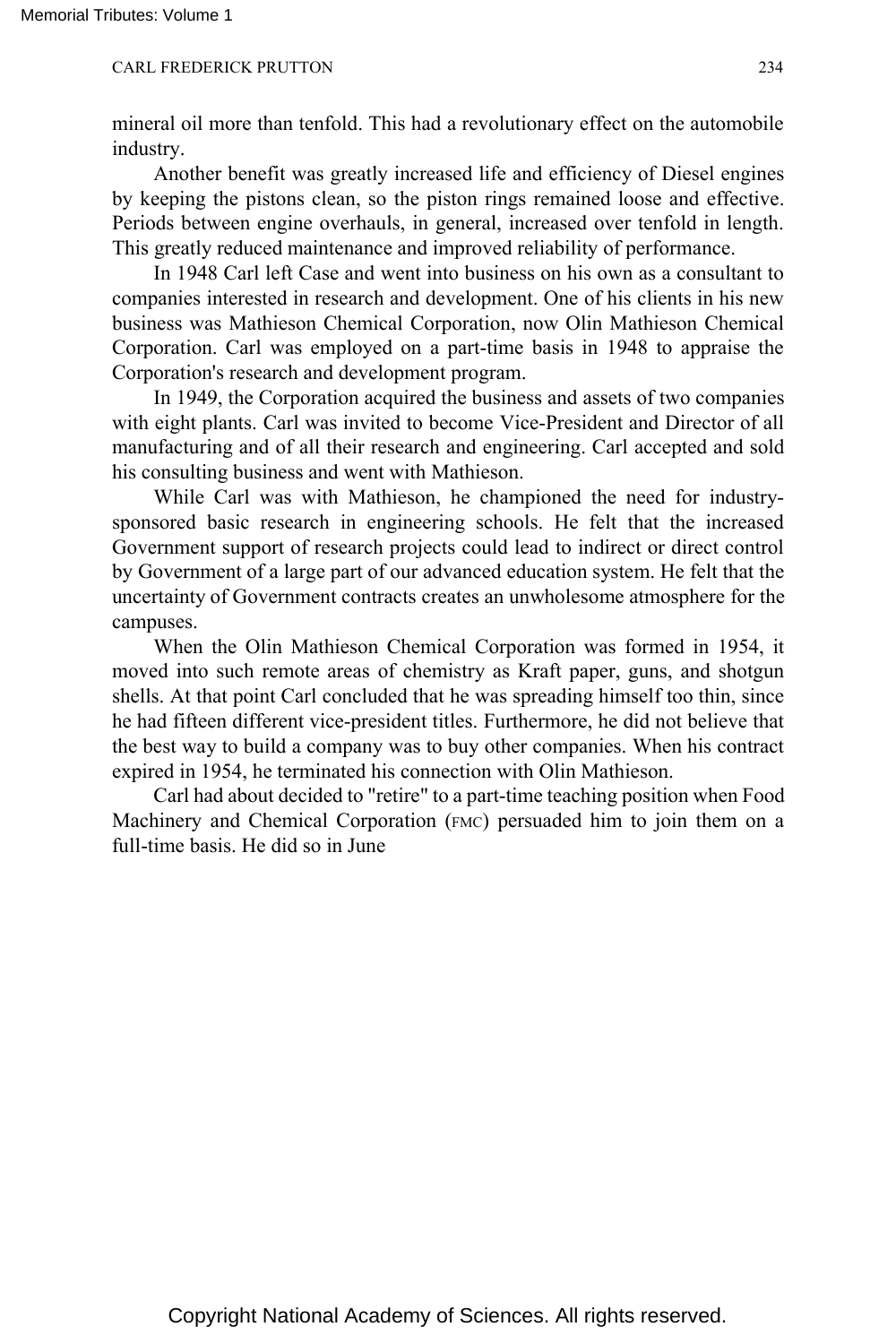1954. At that time the company had been in the chemical business only a few years and conducted its operations through five different divisions.

Carl immediately set out to consolidate the company's chemical operations into a logical and effective organization. His study reached into all management activities. After about eighteen months, Carl presented the management with a plan for reorganization and consolidation of its chemical interests.

Emphasis at every level was directed toward improving efficiency of operation and making the most effective use of the organization's staff without regard to "how it used to be done." Much duplication of effort and responsibility were eliminated with the result that the company was able to reduce the personnel of the chemical divisions by nine percent. The whole spirit of the organization changed from old-line conservatism to a new aggressive approach.

In June 1956 Carl was elected Executive Vice-President of the Corporation in charge of five chemical divisions. As a result of Carl's efforts in management reorganization of chemical activities, the Corporation received from the McGraw-Hill Publishing Company, in December 1959, the first Kirkpatrick Award for Management Achievement in Chemical Industry. The building of a strong technical program, fully integrated with management planning and action, was the principal foundation on which this achievement was based. This involved the construction of modern research facilities and the building up of superior research and development groups.

Carl retired as Executive Vice-President of FMC on June 30, 1960, but continued with the firm as a Corporate Director and Consultant until his death. He served as Special Assistant to the Governor of West Virginia on Industrial Development. He served on the Board of Directors of Commercial Solvents Corporation and Sawhill Tubular Products, Inc. He also served on the Board of Directors of the American Institute of Chemical Engineers and on the Board of Trustees of Clarkson College of Technology. He rendered advisory service to many educational institutions such as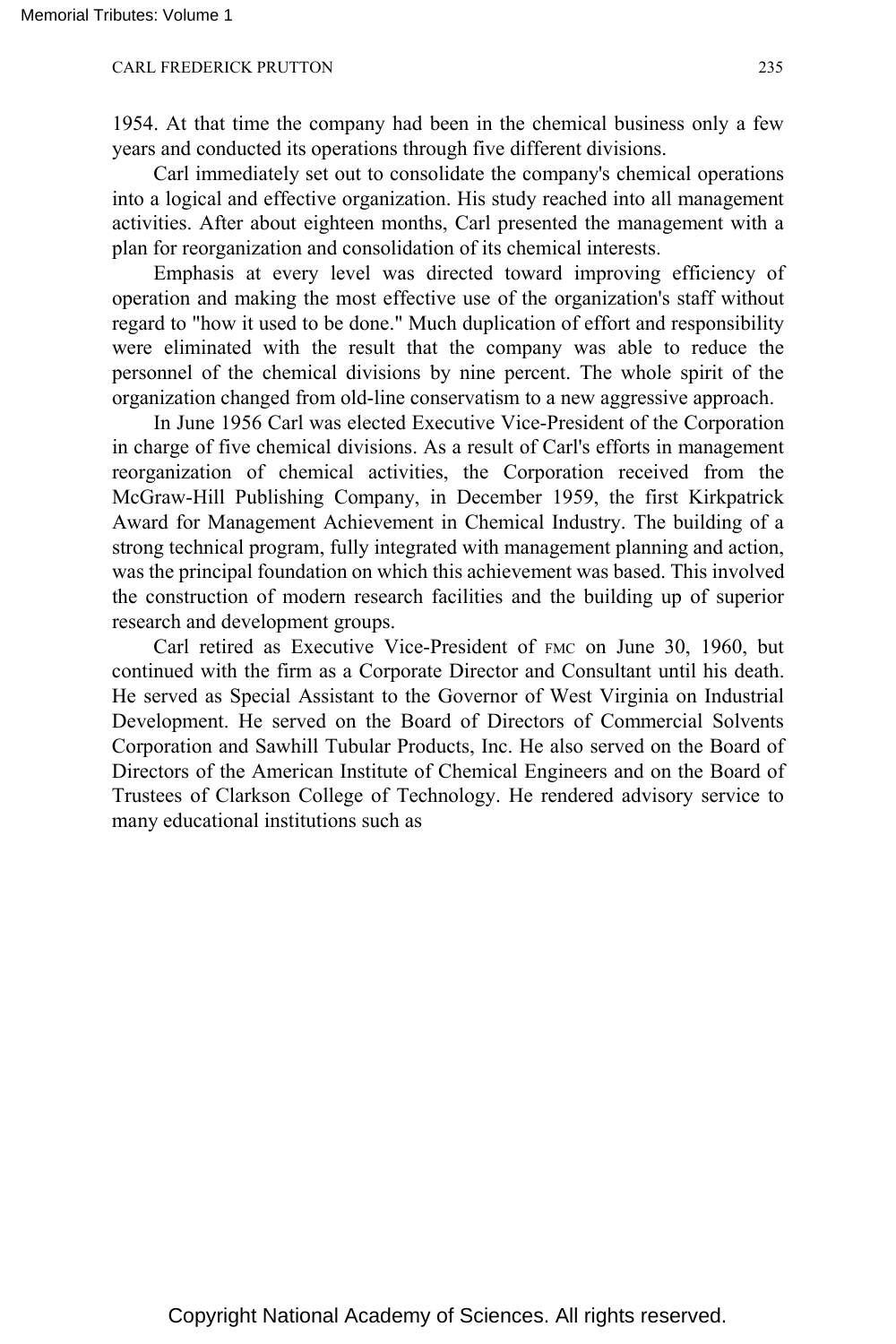Clarkson and Manhattan College. He also served on several committees of the National Academy of Sciences Advisory Committee to the Office of Emergency Planning.

Carl had over 100 patents and was a prolific writer in the scientific, technical, and trade journals. He was coauthor of the widely used textbook, *Principles of Physical Chemistry,* and was an authority whose advice was sought by educators, industrialists, and those in Government.

He received honorary Doctor of Engineering degrees from Case (1954), from Clarkson College (1960), and from Manhattan College (1960). He received honorary Doctor of Science degrees from Marietta College (1962) and from Western Reserve University (1963).

Carl was elected to the National Academy of Engineering in 1966. He received the Founders Award of the American Institute of Chemical Engineers (1965), the Modern Pioneer Award of the National Association of Manufacturers (1940), the annual Honor Award of the Commercial Chemical Development Association (1961), and the coveted Perkin Medal from the Society of Chemical Industry (1961). In November 1961 he spoke to the assembled chemical society groups in Cleveland and received their annual Chemical Profession Award of Merit.

Carl was active in many professional organizations. He was a Member of the American Institute of Chemical Engineers, the American Chemical Society, the Society of Automotive Engineers, the National Association of Corrosion Engineers, the Institute of Petroleum (British), the American Petroleum Institute, the Society of Chemical Industry, Sigma Xi, Tau Beta Pi, Theta Xi, and the New York Academy of Sciences.

After retirement from FMC, Carl and his wife moved to Coronado Pines, Florida, and he undertook with his usual vigor to upgrade the natural beauty and appearance of the Lake Weir area. He established a nursery, Coronado Gardens, and led this Florida community into a long-range beautification program.

Carl is described by his widow as "a compassionate man who was always willing and eager to help those less fortunate than he....